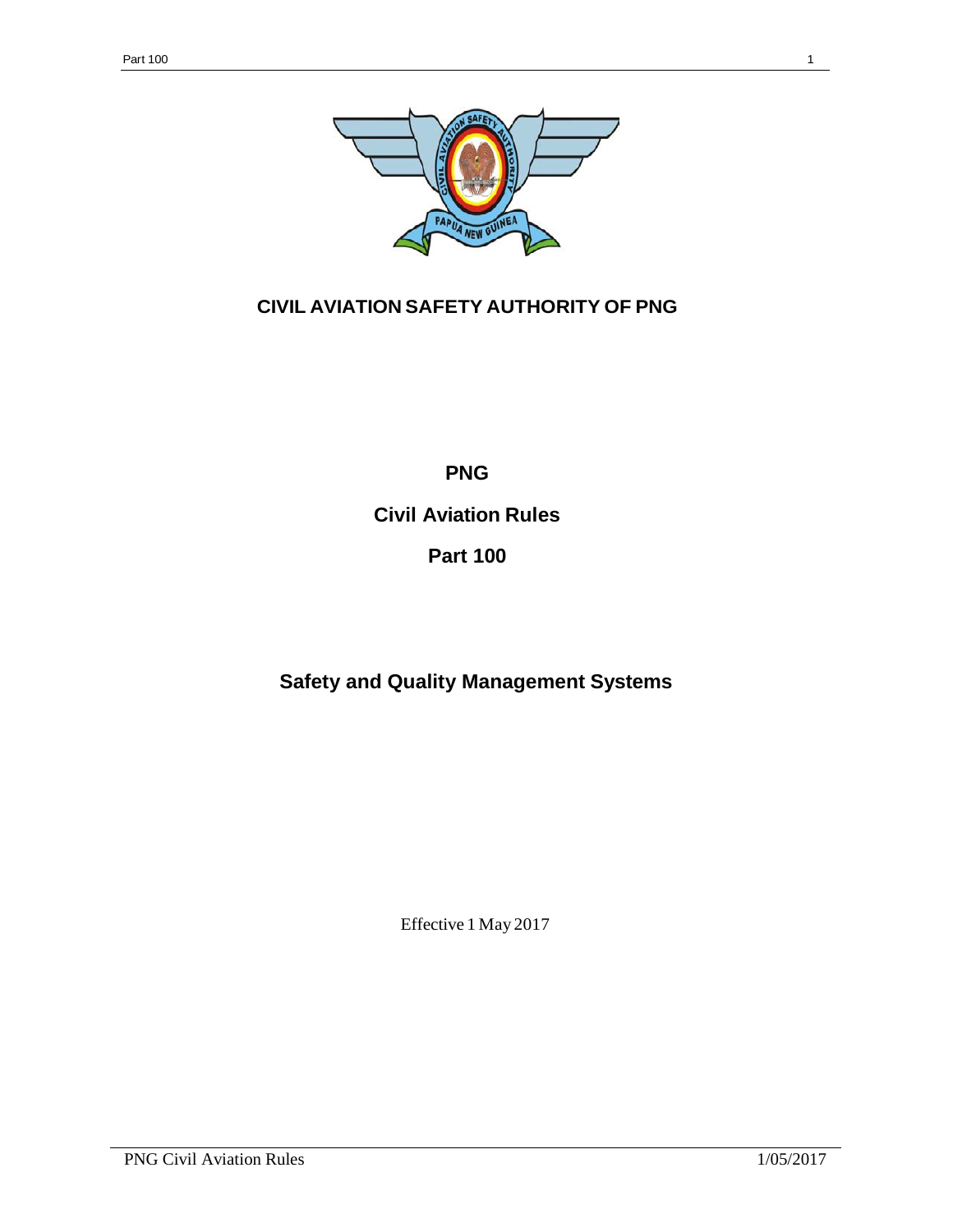# <span id="page-1-0"></span>**DESCRIPTION**

Part 100 is an important rule as it forms the basis of safety management and quality management systems for thePapua New Guinea aviation environment.

Part 100 applies to all applicants for certificates issued under the following Parts:

- o Part 109 Regulated Air Cargo Agents Certification.
- o Part 119 Air Operator Certification:.
- o Part 139 Aerodrome Certification and Operation:.
- o Part 140 Aviation Security Service Organisations –Certification:.
- $\circ$  Part 141 Aviation Training Organisations Certification and Operation.
- $\Theta$  Part 144 Supply Organisations Certification:
- o Part 145 Aircraft Maintenance Organisations Certification:.
- o Part 146 Aircraft Design Organisations Certification:.
- o Part 148 Aircraft Manufacturing Organisations Certification:.
- o Part 171 Aeronautical Telecommunication Service Organisations Certification:.
- $\Theta$  Part 172 Air Traffic Service Organisations – Certification.
- o Part 173 Air Navigation Service Organisations Certification:.
- o Part 174 Aviation Meteorological Service Organisations –Certification:.
- o Part 175 Aeronautical Information service Organisations Certification.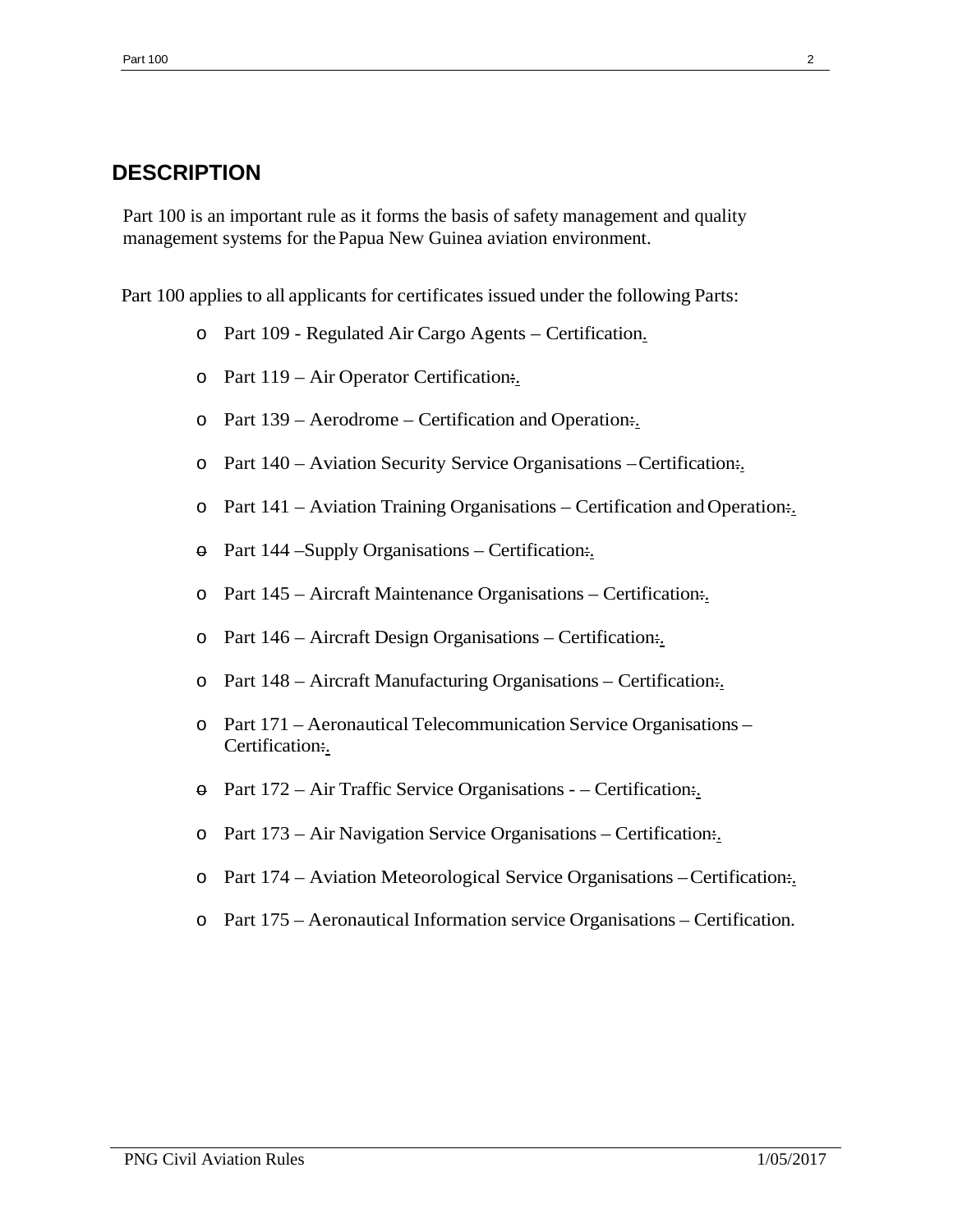# **BULLETIN**

This Part first came into force on 1 January 2011 and now incorporates the following amendments:

| Amendment                              | <b>Effective Date</b>                                                                                                                                                               |
|----------------------------------------|-------------------------------------------------------------------------------------------------------------------------------------------------------------------------------------|
| Amendment 1                            | 1 May 2017                                                                                                                                                                          |
| <b>Summary of amendments:</b>          |                                                                                                                                                                                     |
| Amendment 1:<br>(Docket CAR/17/100/01) | Rule 100.3 updated to insert new definitions.<br>New Rule 100.55(b) inserted for safety performance<br>targets and measurement.<br>Rule $100.77(a)(2)$ consequential amendments for |

safety performance targets and measurement.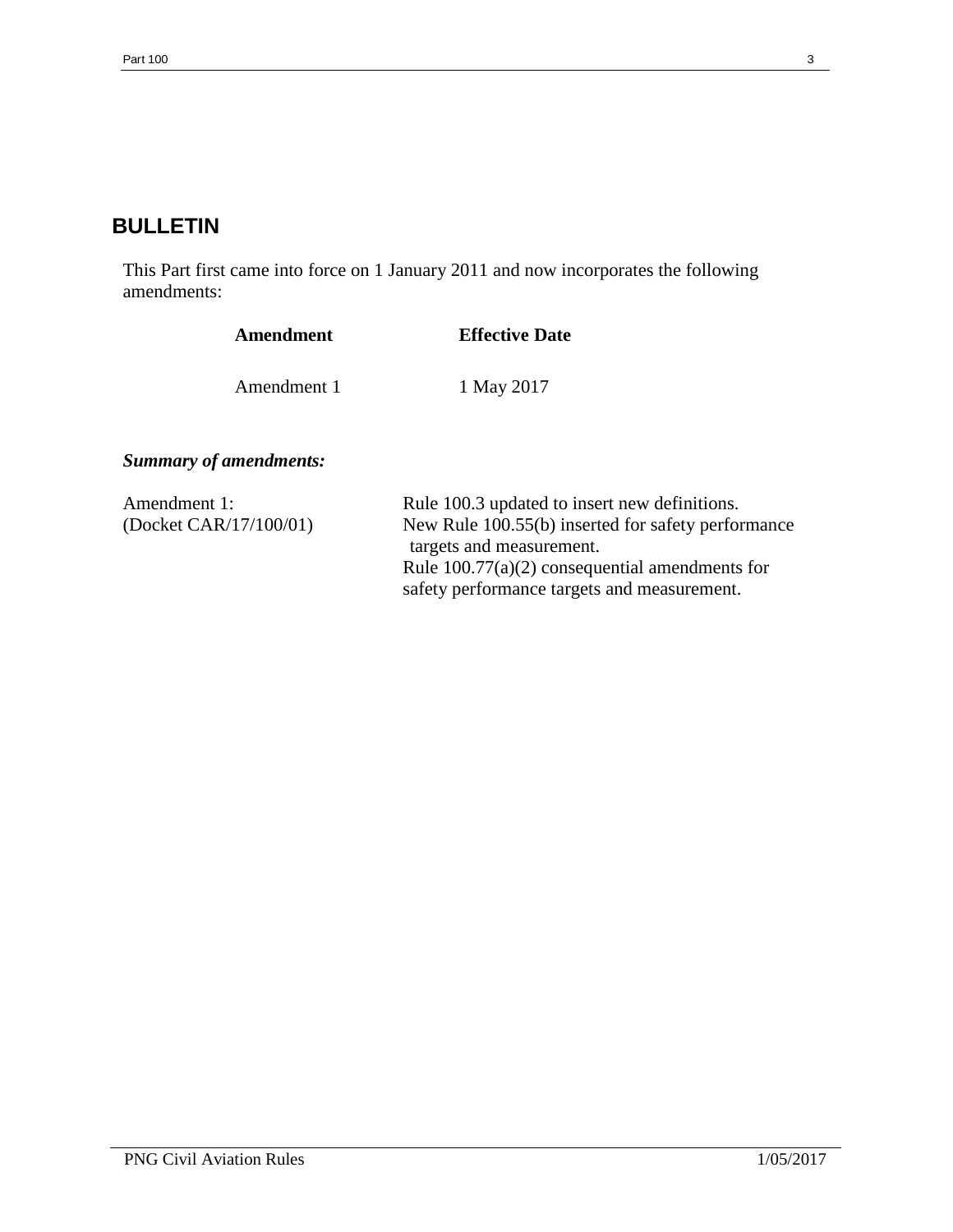# **Schedule**

| <b>Subpart A - General</b> |                                              | 5  |
|----------------------------|----------------------------------------------|----|
|                            |                                              |    |
|                            |                                              |    |
|                            | <b>Subpart B - Safety Management System</b>  | 6  |
|                            |                                              |    |
|                            |                                              |    |
|                            |                                              |    |
|                            |                                              |    |
|                            |                                              |    |
|                            |                                              |    |
|                            |                                              |    |
|                            |                                              |    |
|                            |                                              |    |
|                            |                                              |    |
|                            |                                              |    |
|                            |                                              |    |
|                            |                                              |    |
|                            |                                              |    |
|                            | <b>Subpart C - Quality Management System</b> | 10 |
|                            |                                              |    |
|                            |                                              |    |
| 100.105                    |                                              |    |
| 100.107                    |                                              |    |
| 100.109                    |                                              |    |
|                            |                                              |    |
|                            |                                              |    |
|                            |                                              |    |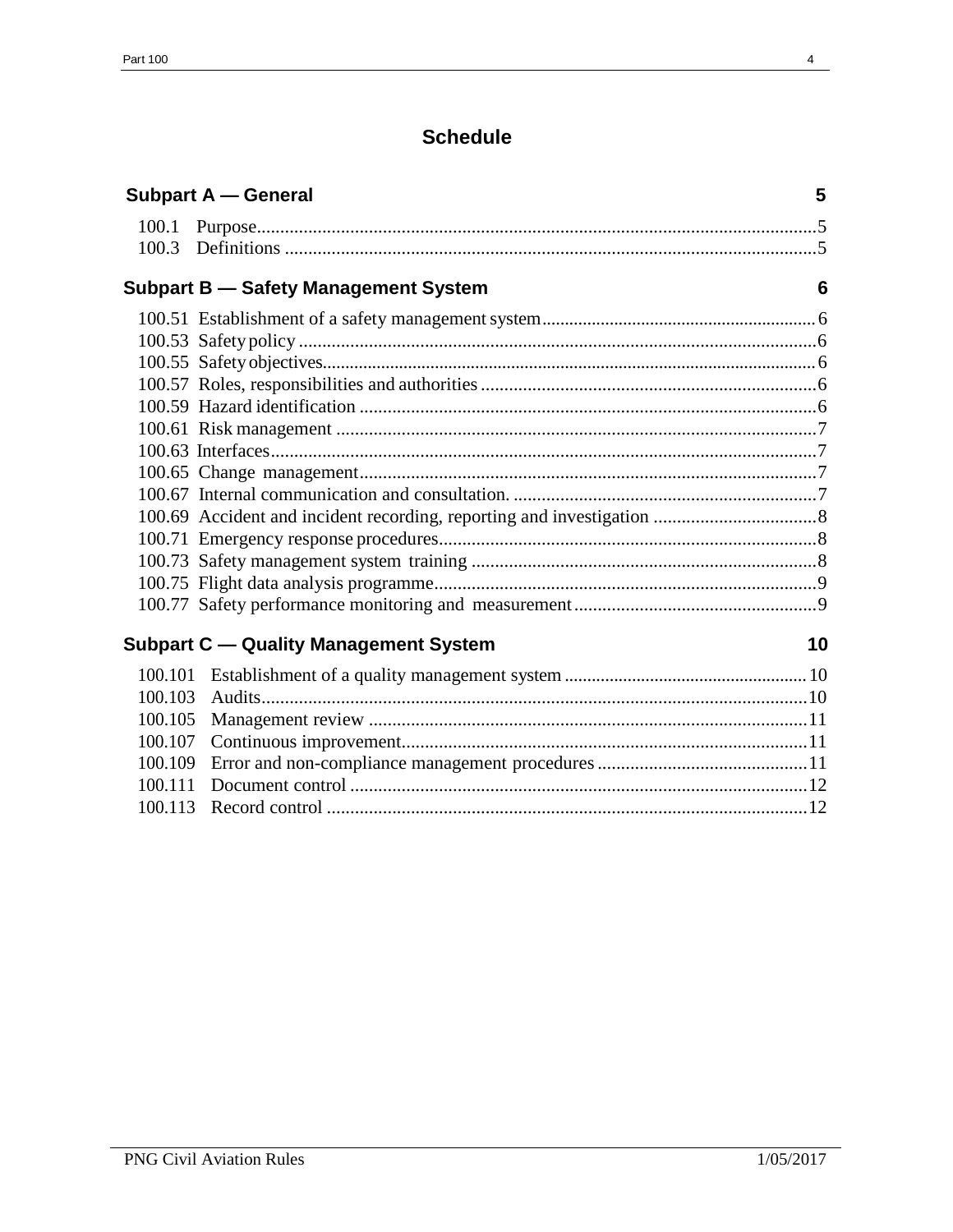# **Subpart A — General**

### <span id="page-4-0"></span>**100.1 Purpose**

(a) This Part prescribes rules for the safety management system and the quality management required to be established by applicants for certificates issued under the following Parts:

- (1) Part 109 Regulated Air Cargo Agents Certification.
- (2) Part 119 Air Operator Certification:.
- (3) Part  $139$  Aerodrome Certification and Operation.
- (4) Part 140 Aviation Security Service Organisations –Certification:.
- (5) Part  $141 -$  Aviation Training Organisations Certification and Operation.
- (6) Part 144 Supply Organisations Certification:
- (7) Part 145 Aircraft Maintenance Organisations Certification:.
- (8) Part 146 Aircraft Design Organisations Certification:.
- (9) Part 148 Aircraft Manufacturing Organisations Certification:.
- (10) Part 171 Aeronautical Telecommunication Service Organisations Certification:.
- (11) Part  $172 Air Traffic Service Organisation Certification.$
- (12) Part 173 Air Navigation Service Organisations Certification:.
- (13) Part  $174 -$  Aviation Meteorological Service Organisations Certification.
- (14) Part 175 Aeronautical Information service Organisations Certification.

<span id="page-4-1"></span>

| 100.3<br><b>Definitions</b>       |                                                                                           |
|-----------------------------------|-------------------------------------------------------------------------------------------|
| <b>Organisational Certificate</b> | A certificate issued under the Parts listed<br>under paragraph (a).                       |
| <b>Safety Risk</b>                | The predicted probability and severity of<br>the consequences or outcomes of a<br>hazard. |
| Safety                            | The state in which risks associated with<br>aviation activities, related to, or in direct |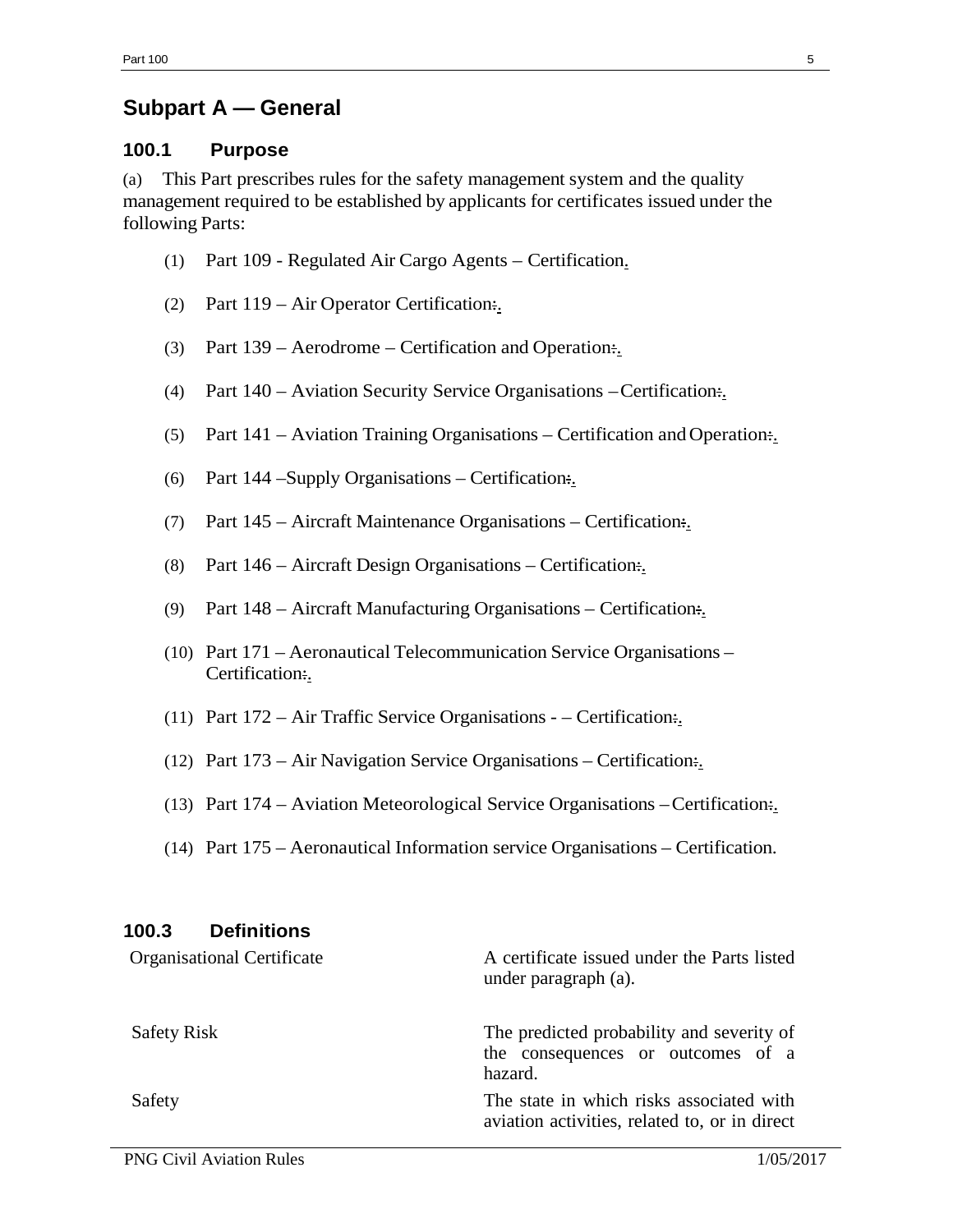|                                     | support of the operation of aircraft are<br>reduced and controlled to an acceptable<br>level.                                                      |
|-------------------------------------|----------------------------------------------------------------------------------------------------------------------------------------------------|
| <b>Safety Performance</b>           | An organisational certificate holder's<br>safety achievement as defined by its<br>safety performance targets and safety<br>performance indicators. |
| <b>Safety Performance Indicator</b> | A data-based parameter used for<br>monitoring and assessing safety.                                                                                |
| <b>Safety Performance Target</b>    | The planned or intended objective for<br>safety performance indicator(s) over a<br>given period.                                                   |
| <b>Safety Management System</b>     | An integrated set of regulations and activities<br>aimed at improving safety.                                                                      |

# <span id="page-5-0"></span>**Subpart B — Safety Management System**

## <span id="page-5-1"></span>**100.51 Establishment of a safety management system**

An applicant for the grant of an organisational certificate must establish a safety management system to systematically manage safety through a continuing process of hazard identification and risk management.

## <span id="page-5-2"></span>**100.53 Safety policy**

(a) An applicant for the grant of an organisational certificate must establish and maintain a documented safety policy for the organisation.

(b) The safety policy required by paragraph (a) must include details of the management commitment to, and responsibility for, safety risk management.

## <span id="page-5-3"></span>**100.55 Safety objectives**

(a) An applicant for the grant of an organisational certificate must establish documented safety objectives that are consistent with the organisation's safety policy.

 (b) To demonstrate the extent to which each objective established under 100.55(a) is achieved, the applicant will set safety performance targets and measure performance against those targets using performance indicators.

## <span id="page-5-4"></span>**100.57 Roles, responsibilities and authorities**

- (a) An applicant for the grant of an organisational certificatemust—
	- (1) define the organisation's structure and lines of reporting by means of an organisational chart or similar; and
	- (2) document the role, responsibilities and authorities of each position in the organisation by means of a position description or similar; and
	- (3) identify key safety positionsin the organisation and establish qualification and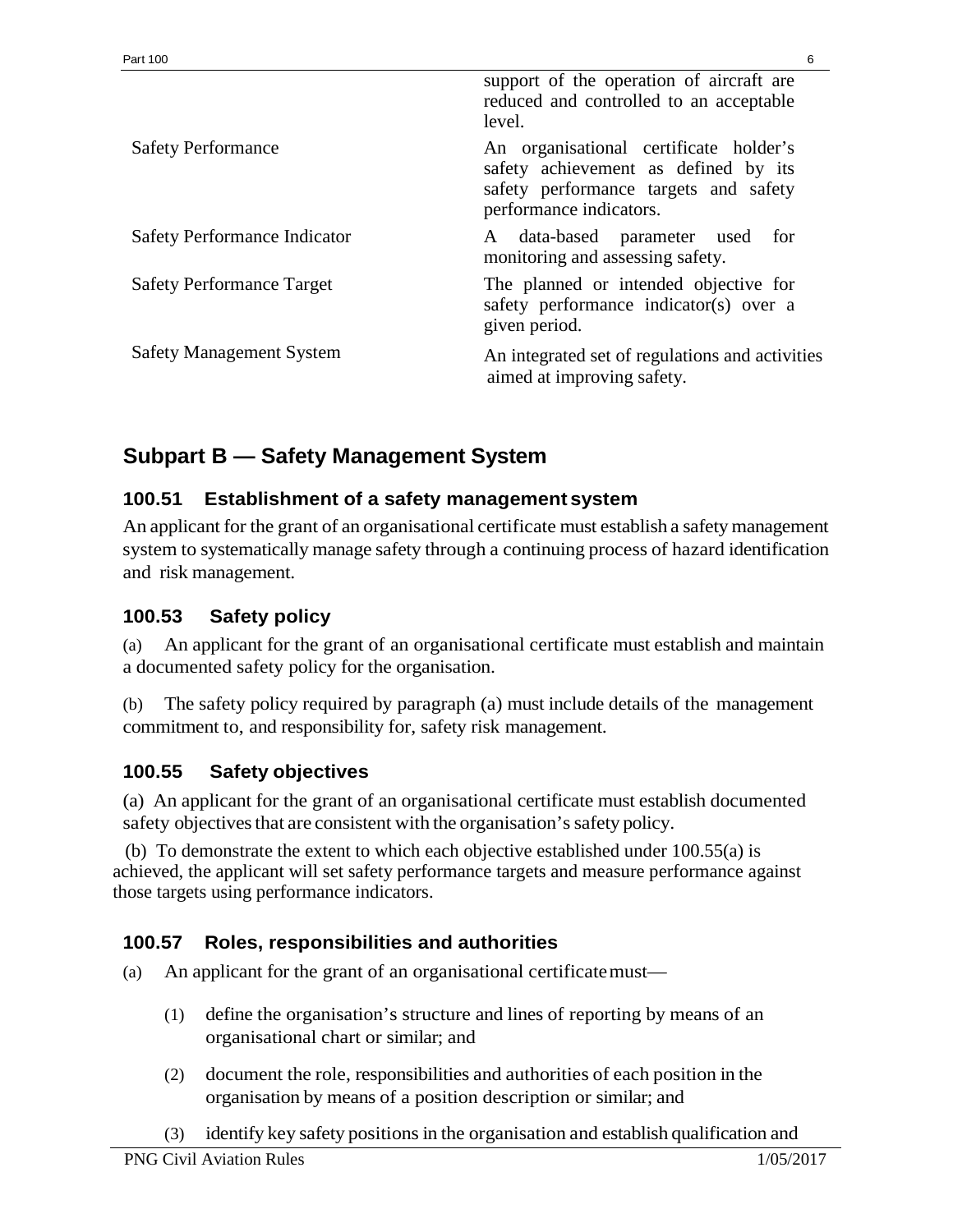experience standards for appointment of personnel to those positions; and

(4) appoint a safety group assigned responsibility for oversight of safety related issues.

(b) For managers, the position description or similar required by paragraph (a)(2) must include safety accountabilities, including where applicable, participation in the emergency response plan.

## <span id="page-6-0"></span>**100.59 Hazard identification**

(a) An applicant for the grant of an organisational certificate must establish and maintain documented procedures for the identification and reporting of hazards to safety.

- (b) The procedures required by (a) must include provisions for-
	- (1) regular systematic appraisals to assess the level of safety in the operation and to identify safety improvements; and
	- (2) employee reporting of potentialsafety risks which the person becomes aware of.

(c) The procedure required by paragraph (b)(2) must include an obligation for the senior person responsible for the safety management system to reply in writing to every employee who submits a report concerning a safety concern.

## <span id="page-6-1"></span>**100.61 Risk management**

(a) An applicant for the grant of an organisational certificate must establish and maintain documented procedures for risk management in the organisation.

- (b) The procedures required by paragraph (a) must include:
	- (1) identification of the key personnel to be involved in the risk management process; and
	- (2) a process for assessing the level of risk in the operation; and
	- (3) identification and application of risk mitigators; and
	- (4) arrangements for followup on the effectiveness of mitigators.

## <span id="page-6-2"></span>**100.63 Interfaces**

(a) An applicant for the grant of an organisational certificate must establish and maintain documented procedures for managing the interfaces between the applicant's organisation and relevant third parties.

- (b) The procedures required by paragraph (a) must—
	- (1) identify external service providers; and
	- (2) define the boundaries of each interface arrangement; and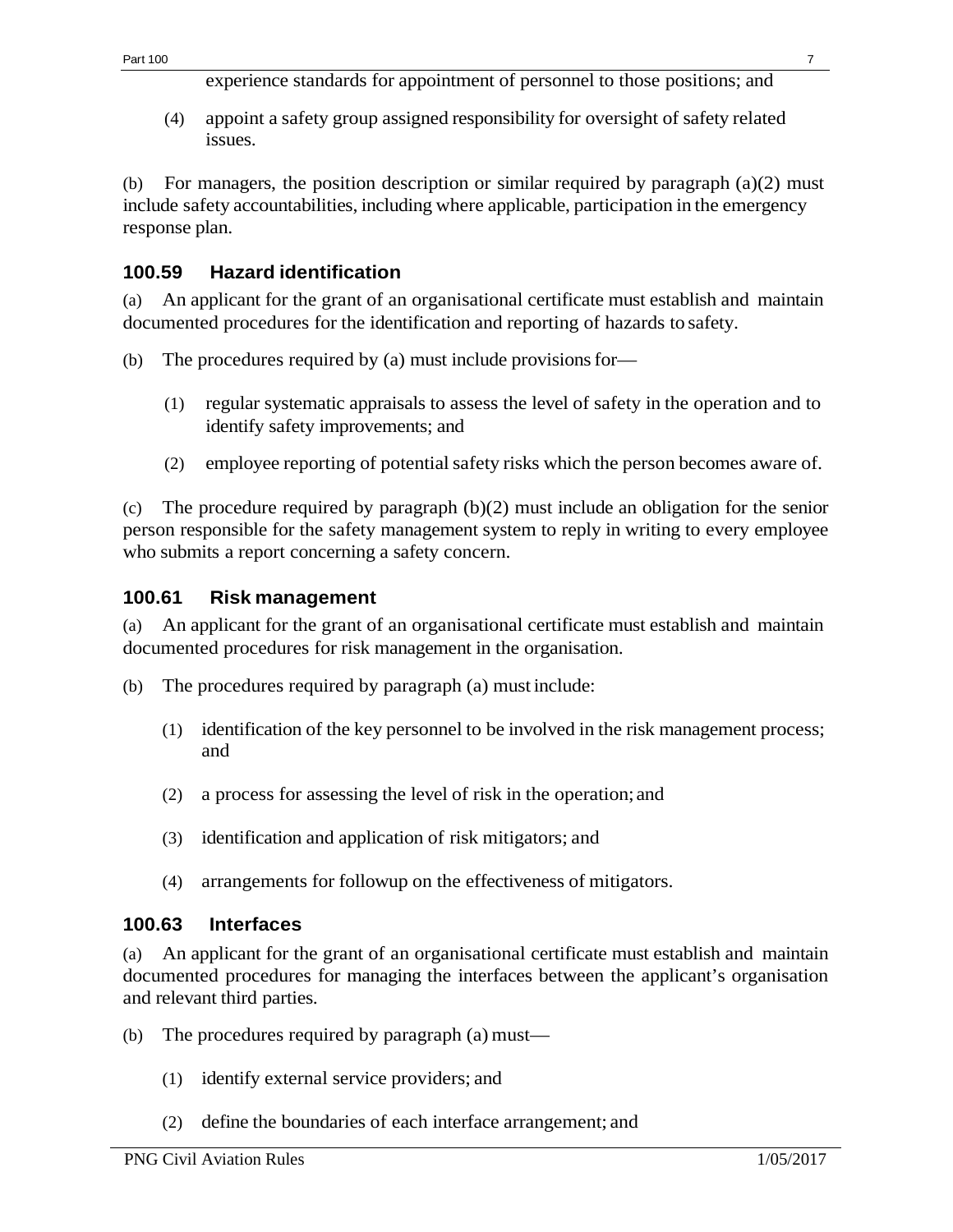- (3) identify the means by which each interface is reviewed; and
- (4) identify the scope of data or service provided across the interface;and
- (5) include procedures for identifying potential hazards and applying mitigators across the interface arrangement.

### <span id="page-7-0"></span>**100.65 Changemanagement**

(a) An applicant for the grant of an organisational certificate must establish and maintain documented procedures for managing changes to the certificate holder's organisation and operation.

- (b) The procedures required by paragraph (a) must—
	- (1) define the operation in sufficient detail to provide a baseline for evaluating change; and
	- (2) include processes for identifying changes to the organisation and to the operation; and
	- (3) procedures for applying risk analysis and risk mitigation to changes; and
	- (4) describe the safety management arrangements for implementing changes and on-going safety monitoring; and
	- (5) identify the means by which all person affected by a change are notified during the development and implementation of the change.

#### <span id="page-7-1"></span>**100.67 Internal communication and consultation**

- (a) An applicant for the grant of an organisational certificate must establish—
	- (1) documented procedures for communicating to all bases of operation and all personnel, information and feedback about the following:
		- (i) safety issues:
		- (ii) hazard reports:
		- (iii) corrective and preventive actions:
		- (iv) the performance of the safety management system:
		- (v) safety systems training:
		- (vi) safety promotion.
	- (2) procedures for personnel to report, notify or bring to management's attention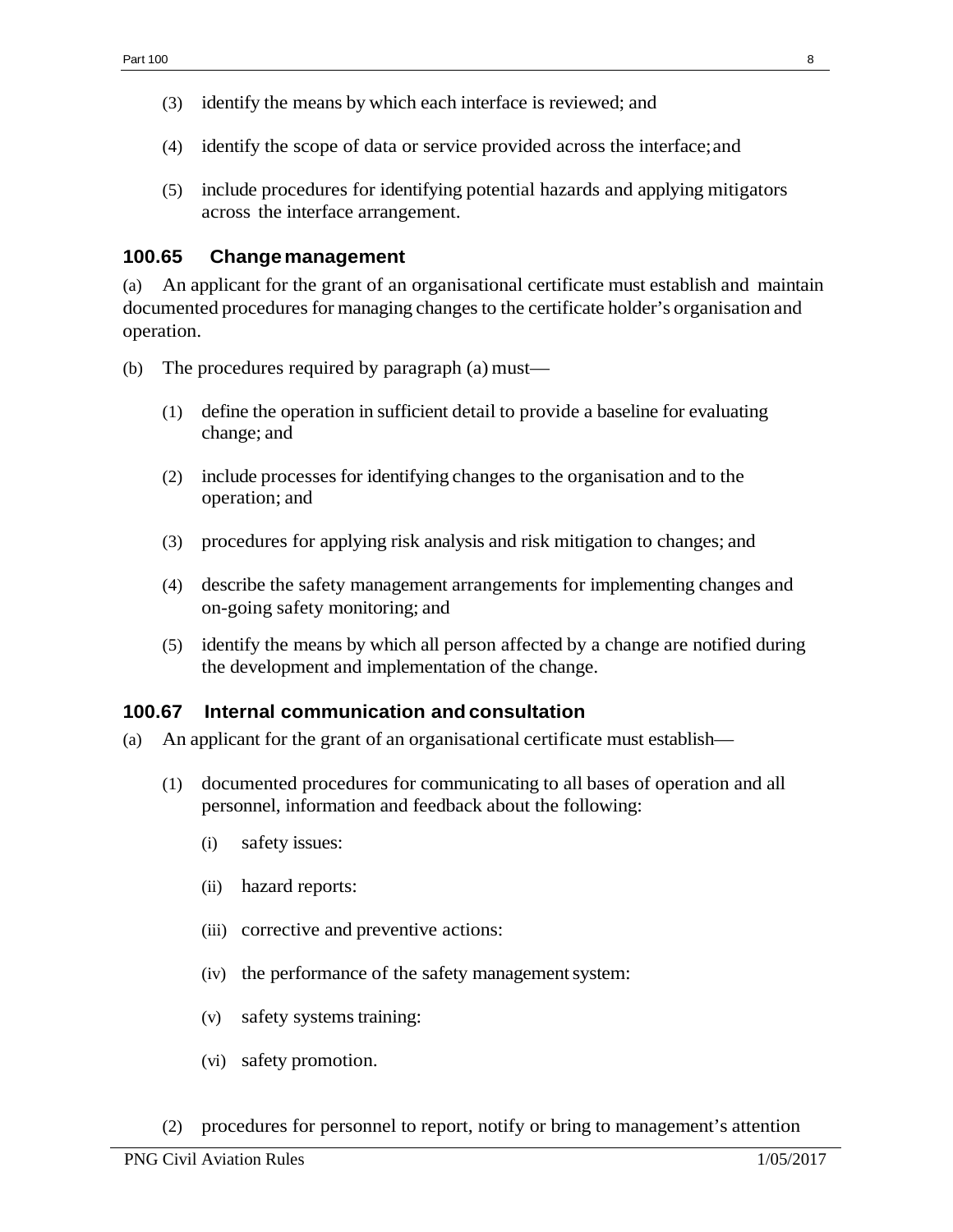any information, concern, advice, or suggestion in regard to any safety matter.

(3) an accident prevention programme.

(b) The procedures required by paragraph (a)(2) must include a confidential reporting system with appropriate protections.

## <span id="page-8-0"></span>**100.69 Accident and incident recording, reporting and investigation**

(a) An applicant for the grant of an organisational certificate which includes in the scope of the certificate aircraft or operation of aircraft must establish procedures for recording, reporting investigating and analysing accidents, serious incidents and incidents.

- (b) The procedures required by paragraph (a) must—
	- (1) include the obligations of the certificate holder to comply with the requirements of Part 12; and
	- (2) have the objective of improving the level of safety;and
	- (3) provide for confidential reporting.

## <span id="page-8-1"></span>**100.71 Emergency response procedures**

(a) An applicant for the grant of a certificate under Part 119, Part 139 or Part 140 must establish and maintain documented procedures to:

- (1) identify potential accident, incident and emergency situations arising from the operation authorised by the scope of the certificate; and
- (2) respond to those accidents, incidents and emergencies.
- (3) for international operations, provide for the due response from appropriate authorities in sovereign States.

## <span id="page-8-2"></span>**100.73 Safety management system training**

(a) An applicant for the grant of an organisational certificate must establish and maintain documented procedures for training personnel on the safety management system.

(b) The procedures required by paragraph (a) must include induction training for personnel joining the organisation and recurrency training for all staff at regular intervals, appropriate to the size and nature of the organisation.

- (c) The induction training required under paragraph (b) must provide—
	- (1) allstaff with a knowledge and understanding of the safety policy of the organisation; and
	- (2) managers and supervisors with a knowledge of the objectives of the safety system.

PNG Civil Aviation Rules 1/05/2017 (d) The induction training required by paragraph (c) must be provided at a level consistent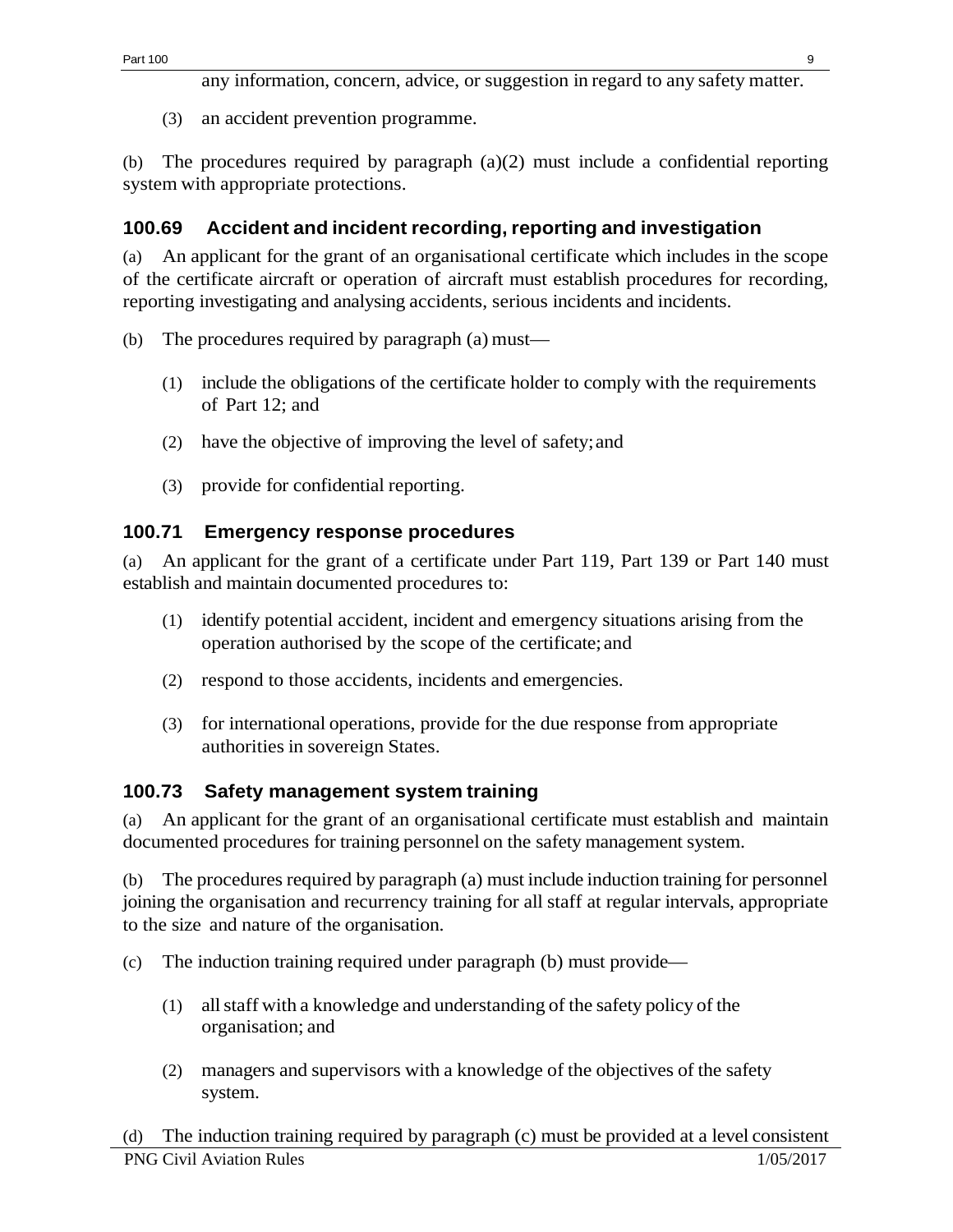with the person's role in the organisation.

(e) The senior person responsible for the safety management system must ensure recurrency training is planned, properly resourced and sufficiently comprehensive for the role of the personnel being trained.

# <span id="page-9-0"></span>**100.75 Flight data analysis programme**

(a) An applicant for the grant of an air operator certificate under Part 119 for the operation of an aircraft with a maximum takeoff-weight exceeding 27,000 kg must establish a flight data analysis programme.

(b) The flight data analysis programme required by paragraph (a) must—

- (1) regularly record and analyse the operational flight data of individual and aggregated operations:
- (2) be integrated into the safety performance monitoring and measuring processes required by rule 100.77:
- (3) be provided by—
	- (i) the holder of the air operator certificate; or
	- (ii) an external service provider if the Director is satisfied that the effectiveness of the programme is not compromised:
- (4) ensure that—
	- (i) the identity of a person who reports data to the programme is protected from disclosure except with the person's written consent or by court order; and
	- (ii) no punitive action may be taken by the holder of the air operator certificate against a person who reports data.

## <span id="page-9-1"></span>**100.77 Safety performance monitoring and measurement**

(a) An applicant for the grant of an organisational certificate must establish processes for monitoring and measuring safety performance in regard to the following:

- (1) the safety objectives required by rule  $100.55$  (a):
- (2) the use of safety targets and safety performance indicators required by rule100.55(b):
- (3) operation of the safety group required by rule  $100.57(a)(4)$ :
- (4) hazard identification and reporting required by rule 100.59:
- (5) risk assessments carried out under rule 100.61: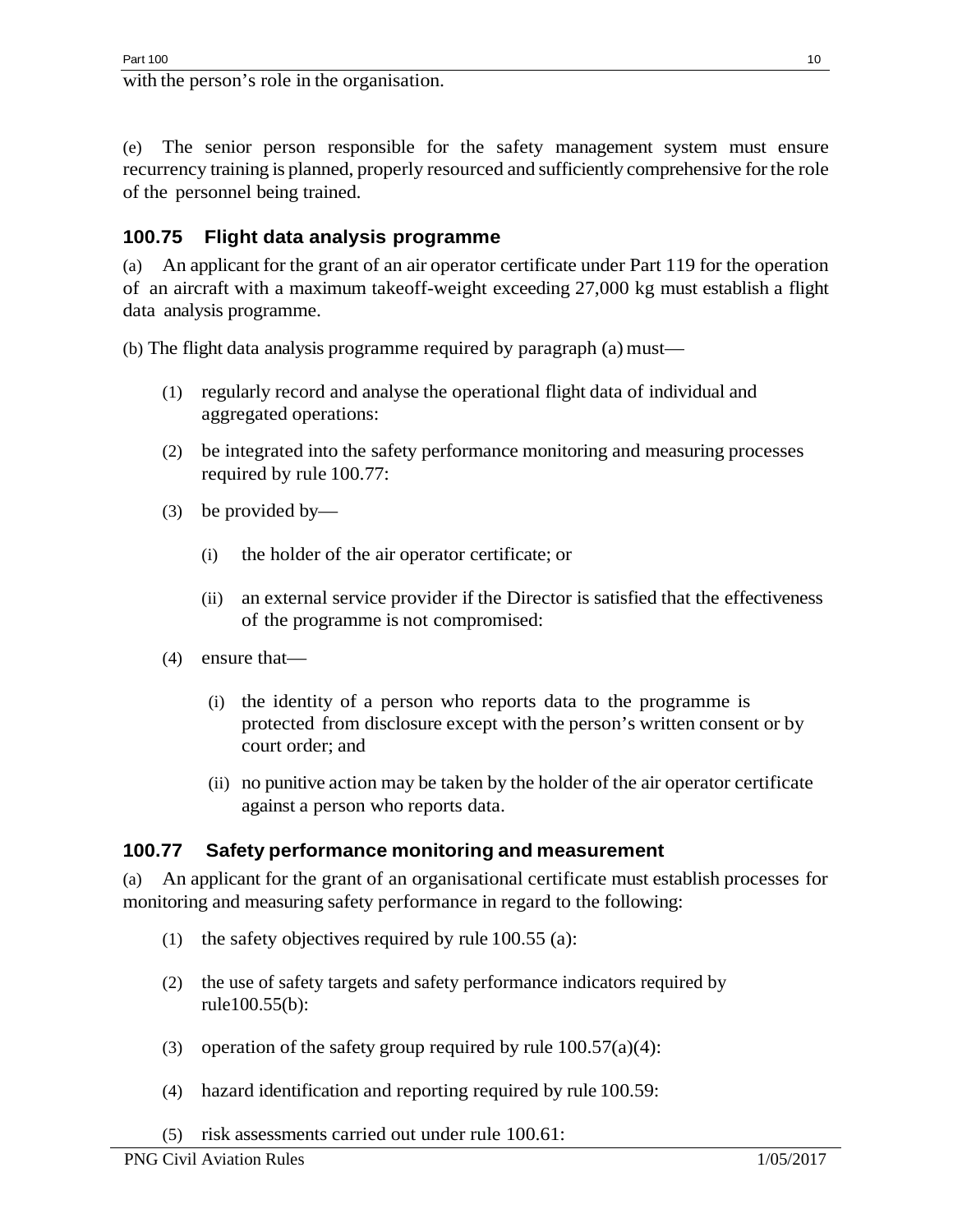- (6) management of interfaces under rule 100.63:
- (7) change management in accordance rule 100.65:
- (8) the communication requirements of rule 100.67:
- (9) accident and incident investigating and reporting under rule 100.69:
- (10) training requirements of rule 100.73.
- $(11)$  if applicable, the flight data analysis programme required by rule 100.75.

The monitoring and measurement required by paragraph (a) must be used by the safety group appointed under rule  $100.57(a)(4)$  to ensure continuous improvement of the safety management system.

# <span id="page-10-0"></span>**Subpart C — Quality Management System**

### <span id="page-10-1"></span>**100.101 Establishment of a quality managementsystem**

(a) An applicant for the grant of an organisational certificate must establish a quality management system to systematically assess the level of compliance with this Part and any other applicable Part.

- (b) The quality management system required by paragraph (a) must include the following:
	- (1) a documented audit programme:
	- (2) procedures for—
		- (i) the conduct of audits:
		- (ii) management review:
		- (iii) continuous improvement, including error and non-compliant analysis:
		- (iv) document control:
		- (v) record control:
		- (vi) communicating quality information to staff.

### <span id="page-10-2"></span>**100.103 Audits**

- (a) An applicant for the grant of an organisational certificate must establish and maintain—
	- (1) a programme which demonstratesthat every aspect ofthe organisation and the operations the organisation is authorised to conduct are audited; and
	- (2) except as provided for in rule  $100.103(c)$ , a schedule that ensures the audit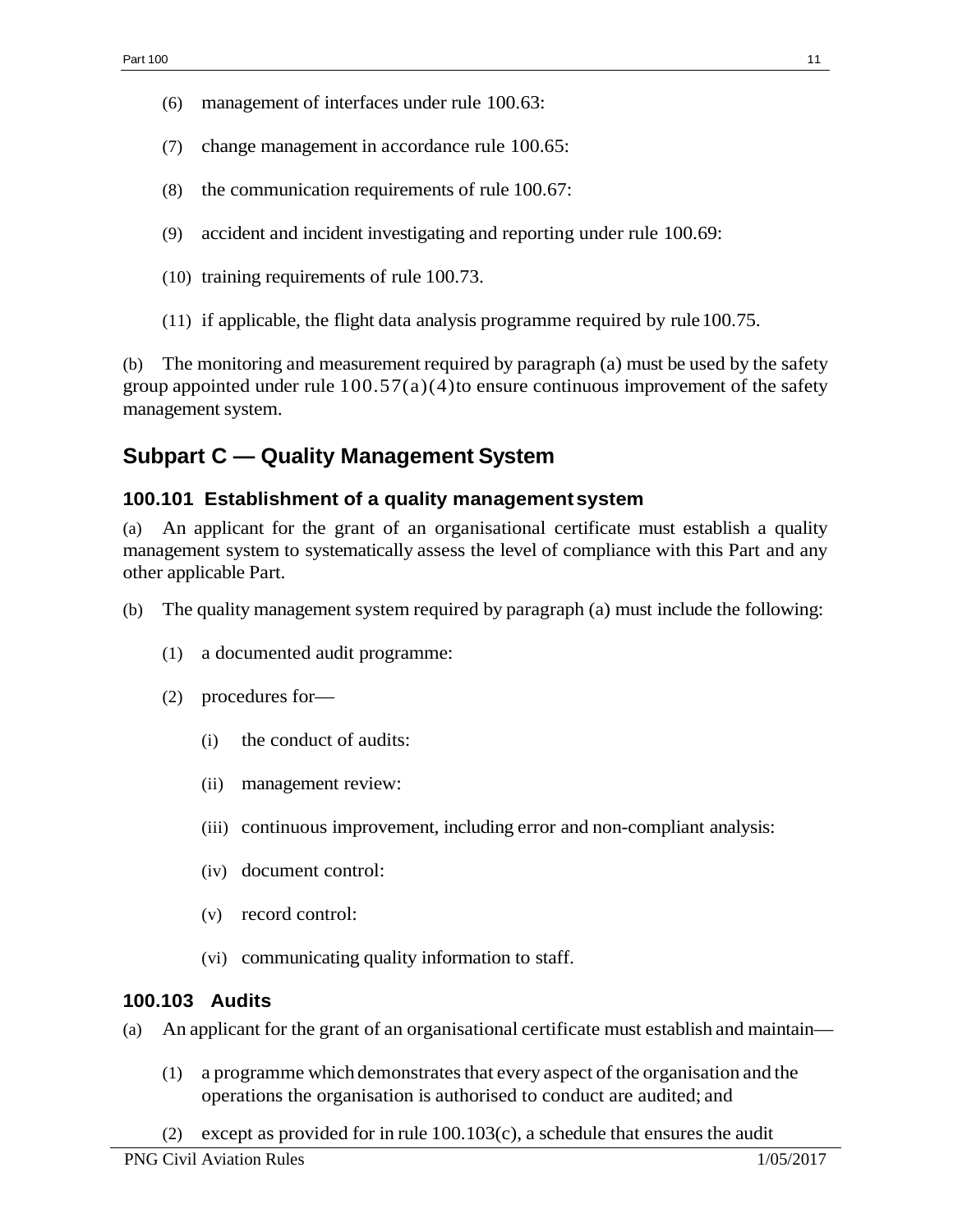- (3) procedures for—
	- (i) appointing auditors, including auditor qualifications and training standards
	- (ii) conducting internal audits; and
	- (iii) auditing suppliers; and
	- (iv) processing audit findings and corrective and preventive actions; and

(b) The applicant's procedures required under paragraph (a)(3)(i) must include the requirement that an internal audit must be conducted by an employee or a person engaged for the purpose, who is familiar with the activities being conducted but who is not directly involved in the area being audited.

(c) A holder of an organisational certificate may reduce the frequency of elements of the audit programme if—

- (1) using the processes required by rule 100.61(b)(2), an analysis of compliance data shows that extension beyond the 12 month frequency required by rule  $100.103(a)(2)$  is not likely to result in an increased risk of non-compliance; and
- (2) the air operator's exposition contains a procedure for—
	- (i) extending the period between audits;
	- (ii) monitoring the level of compliance after an extension has beengranted.

### <span id="page-11-0"></span>**100.105 Managementreview**

An applicant for the grant of an organisational certificate must establish a management review process that requires the chief executive and the senior persons to review the effectiveness of the quality management system at regular intervals but not less than once per year.

## <span id="page-11-1"></span>**100.107 Continuous improvement**

(a) An applicant for the grant of an organisational certificate must establish plans and management procedures to ensure the continuous improvement of the quality management system.

(b) The plans and management procedures required under paragraph (a) must include the following:

- (1) establishment, monitoring and reporting of quality indicators:
- (2) monitoring of audit results:
- (3) followup of corrective actions: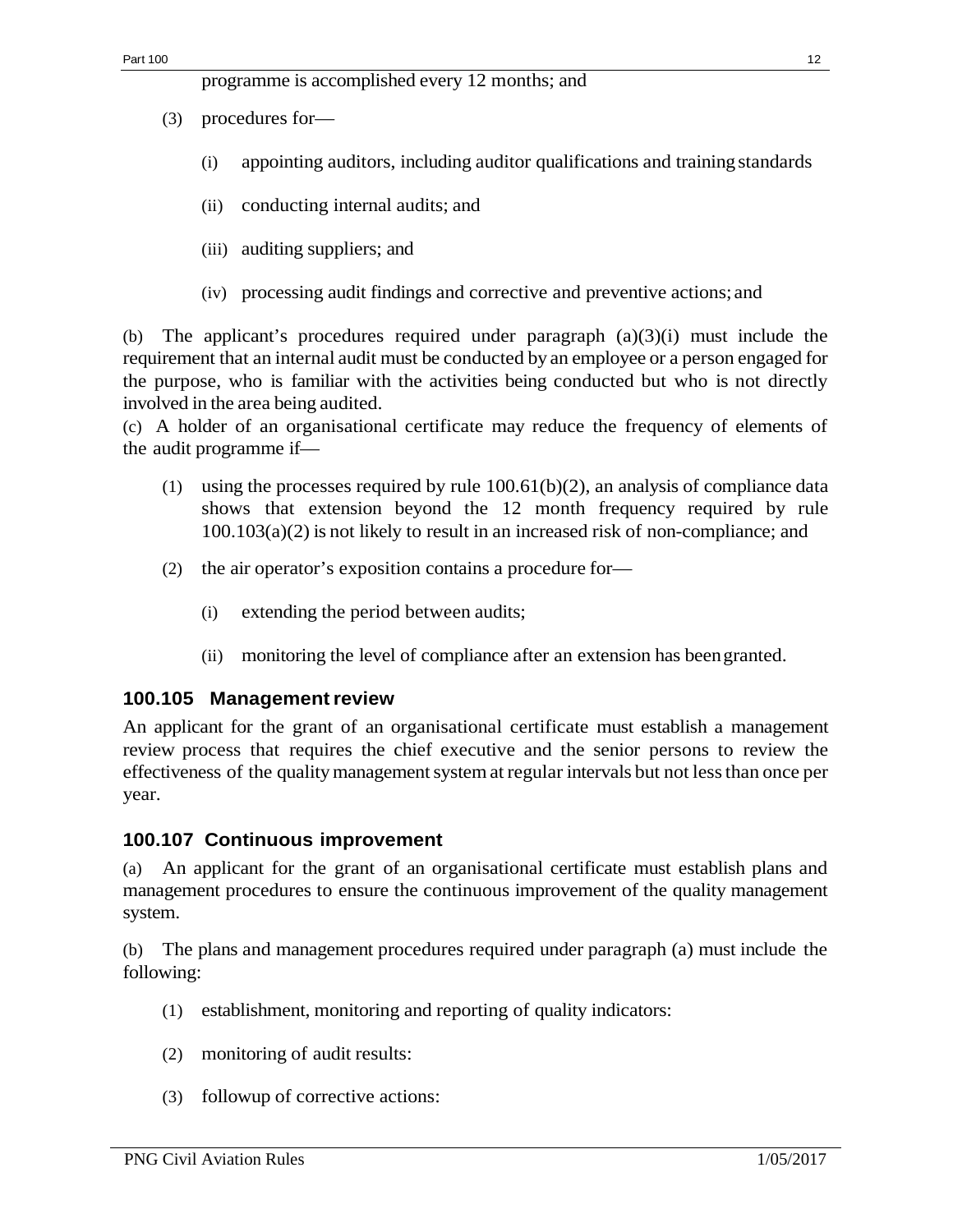(4) followup of preventive actions:

- (5) management reviews:
- (6) identification and analysis of the root causes of non-compliances with the Civil Aviation Act and the Civil Aviation Rules:
- (7) where applicable, quality improvement projects.

### <span id="page-12-0"></span>**100.109 Error and non-compliance management procedures**

(a) For the purpose of applying rule 100.107(b)(6) no blame is to be attributed to a person for an error or instance of non-compliance where there is no proof ofthe person's negligence, recklessness or malicious intent.

(b) An applicant for the grant of an organisational certificate must apply error and noncompliance management procedures under a just culture and provide training to all staff on the application of just culture.

### <span id="page-12-1"></span>**100.111 Document control**

(a) An applicant for the grant of an organisational certificate must establish procedures for the control of documents.

- (b) The document control procedures required by paragraph (a) must ensure all documents are—
	- (1) authorised for use by a person entitled to grant such authorisation; and
	- (2) regularly reviewed and updated; and
	- (3) readily available to personnel to whom the documents apply.

(c) For the purpose of this rule, **document** means any manual, procedural note, instruction, worksheet, list or checklist, in any form, that is required to be used by personnel within the organisation to ensure functions are performed in a consistently safe manner and in compliance with the requirements of the quality management system.

### **100.113 Record control**

(a) An applicant for the grant of an organisational certificate must establish procedures for the control of records.

- (b) The record control procedures required by paragraph (a) must ensure all records are—
	- (1) maintained in a form that provides consistent evidence of compliance with the requirements of this and any other applicable Part; and
	- (2) completed accurately and fully; and